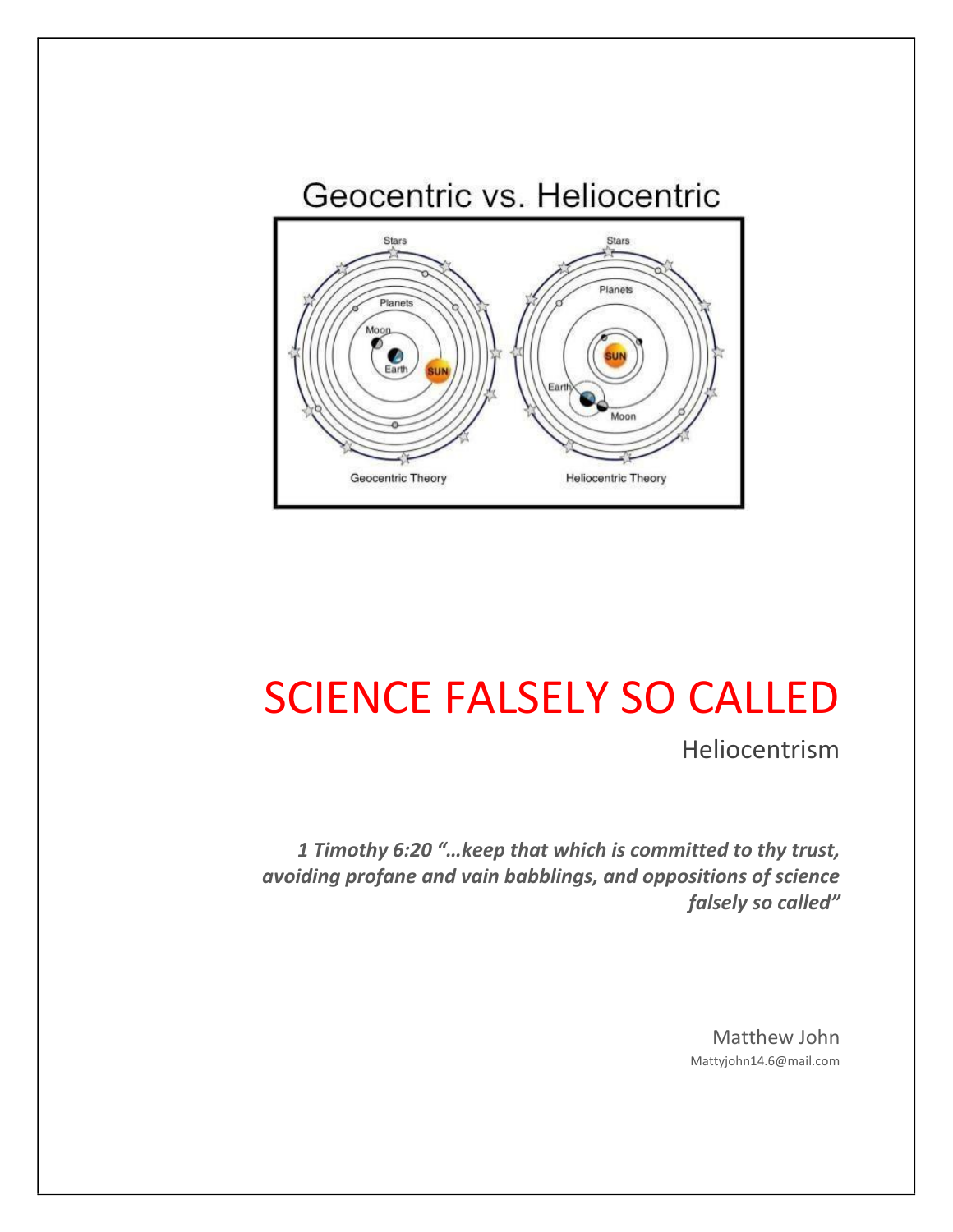# **Contents**

| Prologue                                                            | Page 2       |
|---------------------------------------------------------------------|--------------|
| A Brief History of Heliocentric Theory                              | Page $2 - 3$ |
| Parallax - An Evidence for Heliocentric Theory?                     | Page $3-4$   |
| Coriolis Effect - Proof of a Moving Earth?                          | Page 5       |
| Aries Failure - Accidentally Proving Geocentric Theory?             | Page 6       |
| The Centrifugal Force - Are We Really Spinning?                     | Page $6 - 7$ |
| Eclipses - A Spanner in the Cog of Heliocentric Theory?             | Page $7 - 8$ |
| The Michelson Morley Experiments - The Death Nail to Heliocentrism! | Page $8-9$   |
| The Theory of Special Relativity - Salvation for Heliocentrism?     | Page 10 - 12 |
| What Does the Holy Bible Teach?                                     | Page 13 - 14 |
| Epilogue                                                            | Page 14      |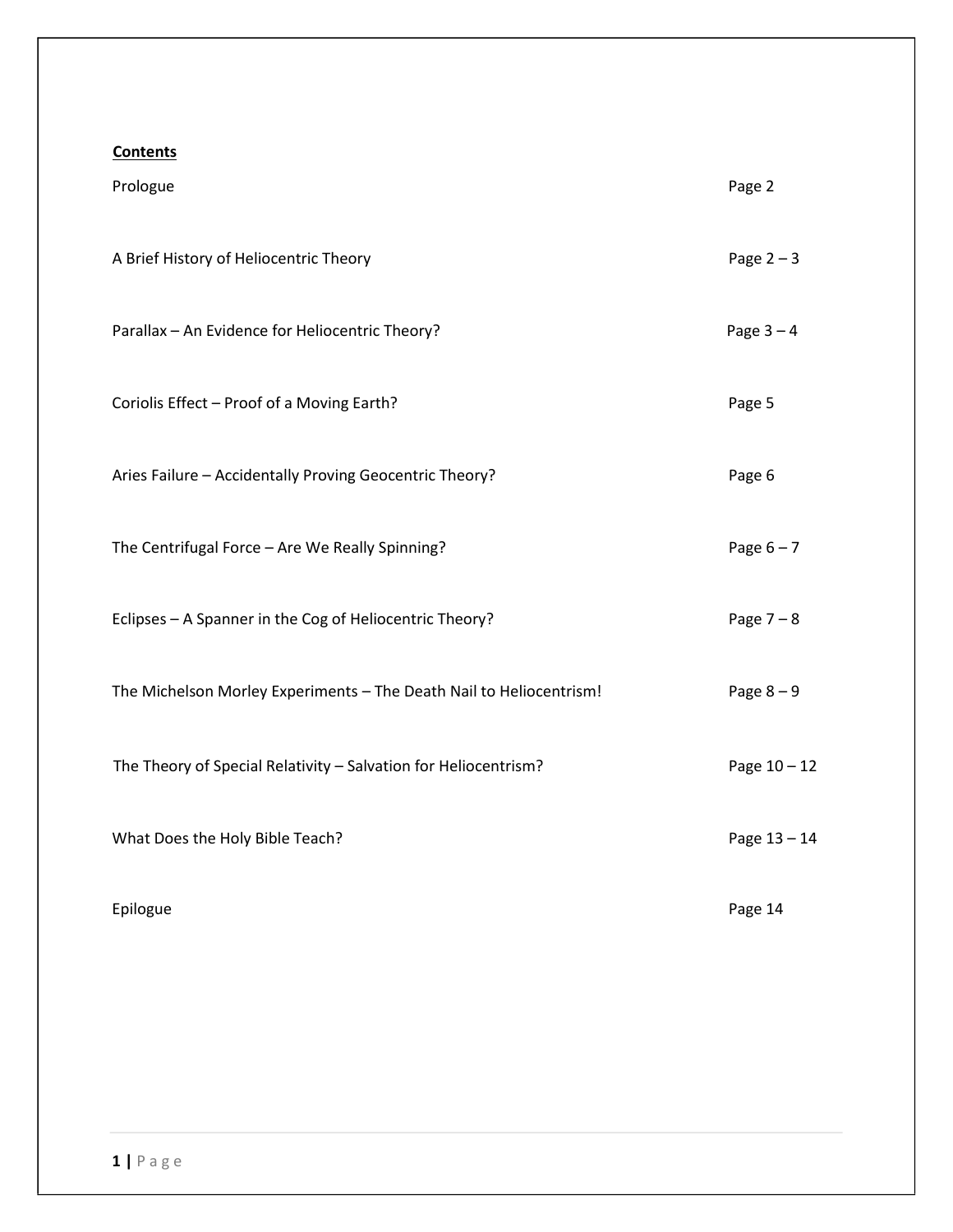# **Prologue**

**Kings dethroned, Gerard Hickson pg.6 –** "And now it is for us to very carefully study this fundamental idea of the heliocentric theory, for there is an error in it.

Ptolemy had made it appear that the sun and stars revolve around a stationary earth, but Copernicus advanced the theory that it was the earth that revolved around the stationary sun, while the stars were fixed; and either of these entirely opposite theories gives an equally satisfactory explanation of the appearance of the sun by day and the stars by night. Copernicus did not produce any newly discovered fact to prove that Ptolemy was wrong, neither did he present any proof that he himself was right, but worked out his system to show that he could account for all the appearances of the heavens quite as well as the Egyptian had done, though working on an entirely different hypothesis; and offered his new heliocentric theory as an alternative.

He [Copernicus] argued that it was more reasonable to conceive the earth to be revolving around the sun, than to think the sun revolved around the earth because it was more reasonable that the smaller body should revolve around the greater. And that is good logic.

We see that Copernicus recognized the lesser shall be governed by the greater, and that is the pivot upon which the whole of his astronomy turns; but it is perfectly clear that in building up his theories he assumed the earth to be much smaller than the sun, and also smaller than the stars; and that was pure assumption unsupported by any kind of fact. In the absence of proof as to whether the earth or the sun was the greater of the two, and having only the evidence of the senses to guide him, it would be more reasonable to have left astronomy as it was, seeing as the sun appeared to move around the earth, while he himself was unconscious of any movement."

\_\_\_\_\_\_\_\_\_\_\_\_\_\_\_\_\_\_\_\_\_\_\_\_\_\_\_\_\_\_\_\_\_\_\_\_\_\_\_\_\_\_\_\_\_\_\_\_\_\_\_\_\_\_\_\_\_\_\_\_\_\_\_\_\_\_\_\_\_\_\_\_\_\_\_\_\_\_\_\_\_\_\_\_\_

"Finally, we shall place the sun Himself at the centre of the universe" – **Nicolaus Copernicus** 

# **A Brief History of the Heliocentric Theory**

**Copernicus**' presented his theory, De revolutionibus orbium coelestium - On Revolutions of Heavenly Spheres, in Nuremberg 1543.

**Galileo** did begin his work promoting the heliocentric model but a year before Galileo died, he rejected the heliocentric model. "He wrote a very long letter to Giovanni Peroni explaining the theology and the science as to why there could not be any proof the Earth was moving." **–** Physicist **Robert Bennett,** Author of **Galileo Was Wrong.**

**Tycho Brahe**, born Tyge Ottesen Brahe, was a Danish nobleman known for his accurate and comprehensive astronomical and planetary observations. He was born in the then Danish peninsula of Scania. Brahe opposed the heliocentric theory and was working at perfecting Ptolemy's system of a geocentric model, with the planets orbiting the sun and the sun orbiting the earth, but before presenting his measurements and theory he died suddenly and mysteriously.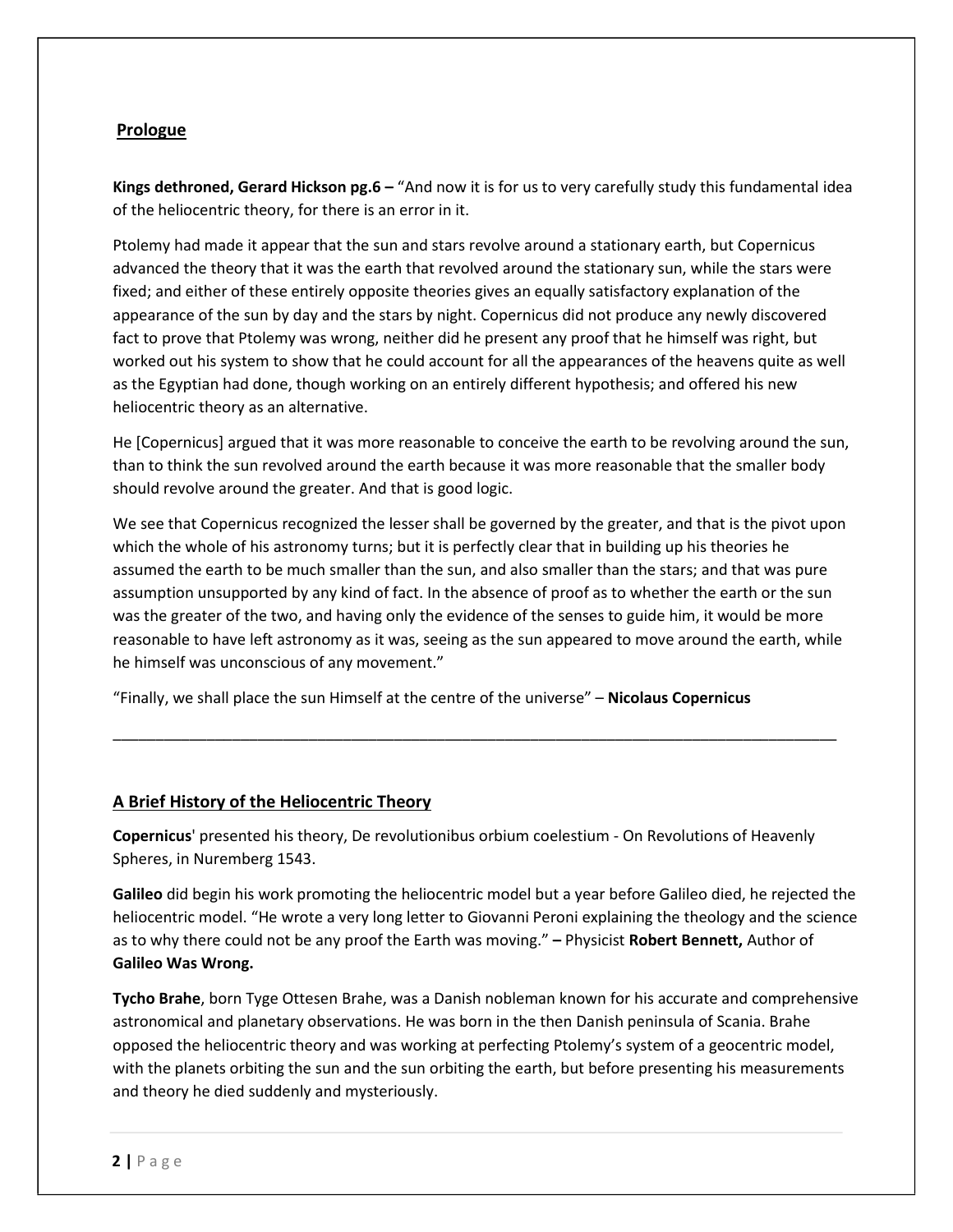**Kepler**, working on his own version of Copernicus's heliocentric system, was hired as Tycho Brahe's assistant in 1600. After Brahe's mysterious death Kepler took control of all of Brahe's data and used it to finish his model.

**Isaac Newton** produced his "Principia Mathematica" with its three laws of motion in 1686. These brilliant observations and Newton's resulting equations destroyed the premise which Copernicus's theory was founded upon, that "the smaller body should revolve around the greater " because what his observations proved is that all bodies should revolve around a centre of mass in absolute space, and that any one body could occupy this position.

**Albert Einstein** - "The struggle, so violent in the early days of science, between the views of Ptolemy and Copernicus would then be quite meaningless. Either [coordinate system] could be used with equal justification. The two sentences 'the sun is at rest and the earth moves', or 'the sun moves, and the earth is at rest', would simply mean two different conventions concerning two different coordinate systems."

"So far as hypotheses are concerned, let no one expect anything certain from astronomy… lest he accepts as the truth ideas conceived for another purpose. And depart from his study a greater fool than when he entered it." **– Andreas Osiander,** foreword to Copernicus's '*Revolution of the Heavenly Bodies*'

• In summary, heliocentric theory was never produced as a better explanation of the observations we make of the cosmos, but the conclusion of this battle was that both systems work equally well. The next logical step then is to seek further evidence to establish which system is correct.

# **Parallax – An Evidence for Heliocentric Theory?**

To establish whether we can call heliocentric theory a science it must have some empirical or measurable evidence, observation or experiments which support the theory. Firstly, we will examine the observations.

**\_\_\_\_\_\_\_\_\_\_\_\_\_\_\_\_\_\_\_\_\_\_\_\_\_\_\_\_\_\_\_\_\_\_\_\_\_\_\_\_\_\_\_\_\_\_\_\_\_\_\_\_\_\_\_\_\_\_\_\_\_\_\_\_\_\_\_\_\_\_\_\_\_\_\_\_\_\_\_\_\_\_\_\_\_** 

**Parallax -** This is the simple concept that nearby objects will appear to change position in front of a background of more distance objects as the observer's position changes. This is cited as evidence for the heliocentric theory. Parallax is not observed as expected in this heliocentric theory.

**Tycho Brahe said –** "If the Earth revolved around the sun, the change in relative position of the stars after six months or more of motion could not fail to be seen." And "Angles of parallax exist only in the minds of the observers; they are due to instrumental & personal errors." - **Kings Dethroned pg.33**

**Stellar parallax and objections to the heliocentric model, Brock University Physics 11 Aug 2013 –** "…so the apparent change of position of nearby stars against more distant background groupings would change with the position of the observer. Nothing like that was observed."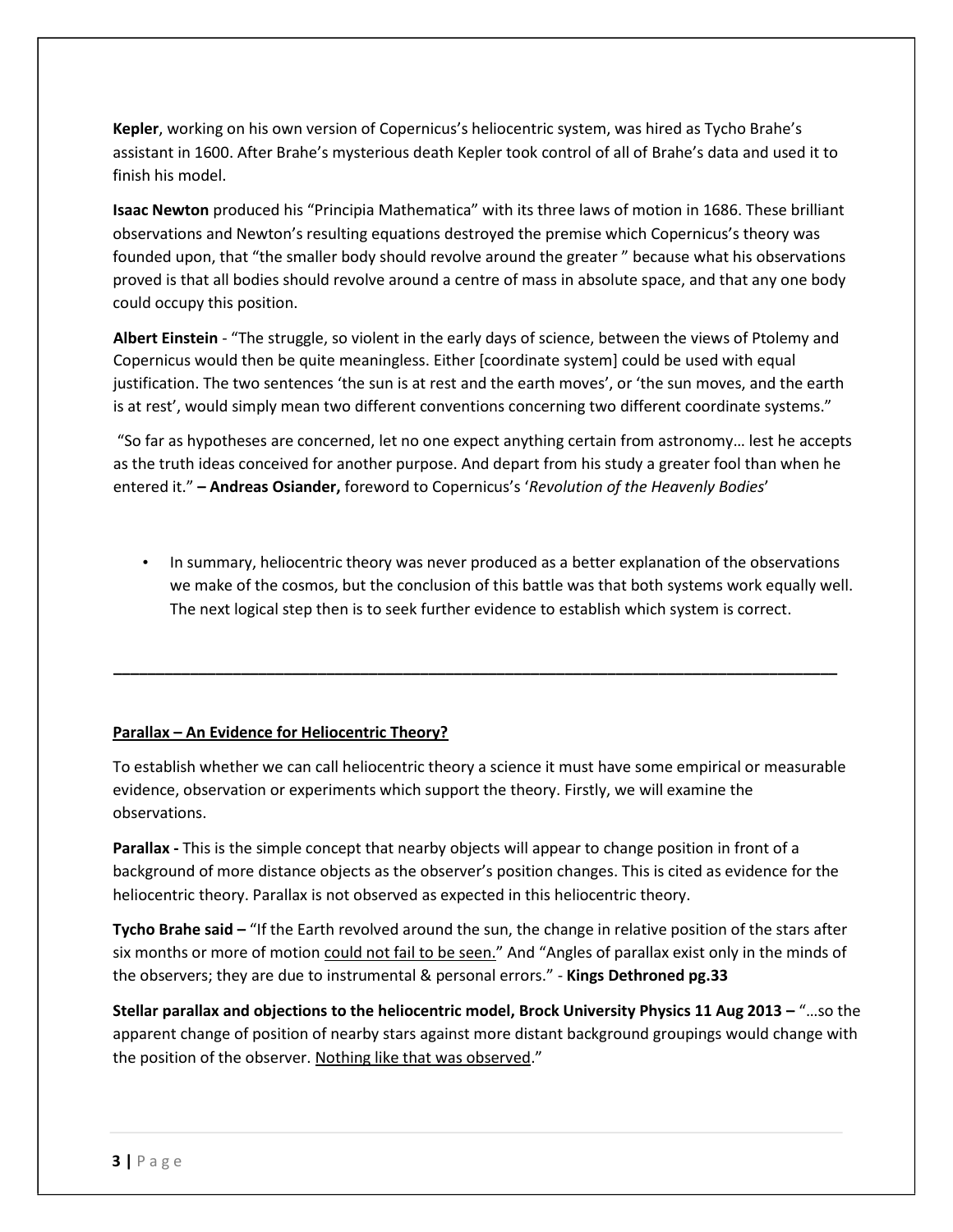

We supposedly travel 190,000,000 miles from one side of the sun to the other and not a single inch of parallax can be observed. When no expected change due to parallax was found it was thus proposed that the distance of the stars must be so great that the angle of parallax of the nearest star would be equivalent to a penny coin at five kilometres away.

**NOTE without parallax the distance of any star cannot be measured and no star can be measured beyond the analogous 8km to the coin. Therefore, when we are taught that stars millions of light-years away it is all assumption and in no way an observable fact.** 

"…they appear to us to be just pinpoints of light. We cannot see their [stars] size or shape… There is only one characteristic feature we can observe – the colour of their light." **– Stephen Hawking, A Brief History of Time 1988 p.37** 

# **In conclusion, parallax does not support heliocentric theory.**

#### **The Coriolis Effect – Proof of a Moving Earth?**

**The Coriolis effect,** so named after Gaspard-Gustave de Coriolis who in the mid-19th century was known for his work on the supplementary forces that are detected in a rotating frame of reference is an inertial or fictitious force that acts on objects that are in motion within a frame of reference that rotates with

**\_\_\_\_\_\_\_\_\_\_\_\_\_\_\_\_\_\_\_\_\_\_\_\_\_\_\_\_\_\_\_\_\_\_\_\_\_\_\_\_\_\_\_\_\_\_\_\_\_\_\_\_\_\_\_\_\_\_\_\_\_\_\_\_\_\_\_\_\_\_\_\_\_\_\_\_\_\_\_\_\_\_\_\_\_**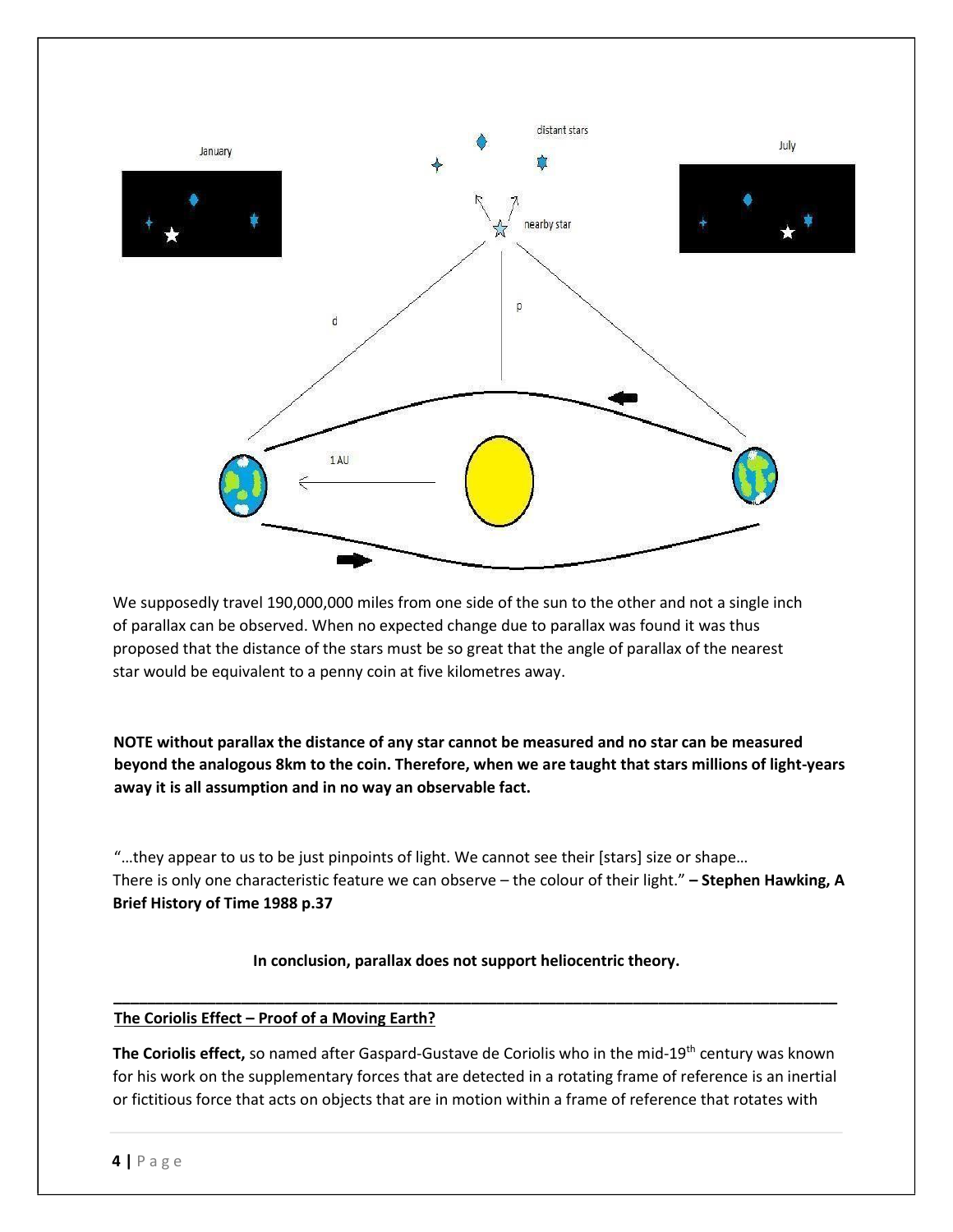respect to an inertial frame. In a reference frame with clockwise rotation, the force acts to the left of the motion of the object.



We have all heard the claims that this effect causes toilets and sinks in the northern hemisphere to spin one direction when draining and the opposite in the southern hemisphere, or so we are told. *www.nationalgeographic.org/encyclopedia/coriolis-effect* **Aug 2011** - "sinks in the northern hemisphere drain counter-clockwise: the *Coriolis Effect*. Sinks in the south drain with the clock…" **this is demonstrably false!** Check in your own home. I have sinks in my own home that do not obey this law. The drainage rotation depends only on the shape of the bowl and the initial direction the water enters. **Dr. Jennifer Horton, University of Maryland** – "When all is said and done the role of the Coriolis Effect plays no more of a role in toilet flushes than it does in the revolution of CD's in your stereo."

If we applied this law correctly to our world today, we would not expect just to see toilet flushes effected, but rather we would have to ask the questions how then do planes take off and land while the world moves beneath them? Why is there not a devastating wind shear at the equator? How do birds and insects fly around with this force acting upon them each time they take off?

**In conclusion the Coriolis effect does not support Heliocentric theory but rather debunks it.** 

**\_\_\_\_\_\_\_\_\_\_\_\_\_\_\_\_\_\_\_\_\_\_\_\_\_\_\_\_\_\_\_\_\_\_\_\_\_\_\_\_\_\_\_\_\_\_\_\_\_\_\_\_\_\_\_\_\_\_\_\_\_\_\_\_\_\_\_\_\_\_\_\_\_\_\_\_\_\_\_\_\_\_\_\_\_** 

#### **Aries Failure – Accidentally Proving Geocentric Theory?**

1. The experiment known as **Aries failure** was designed to see if stars moved relative to a stationary earth or the other way around, by first filling a telescope with water to slow down the speed of starlight as it entered, then calculating the tilt required to compensate and allow the light directly down the telescope (assuming the earth was moving). This experiment proved the earth was stationary as the light was already entering the scope at a direct angle and no change was necessary. The experiment was so named because the 'heliocentrics' did not get the result they wanted.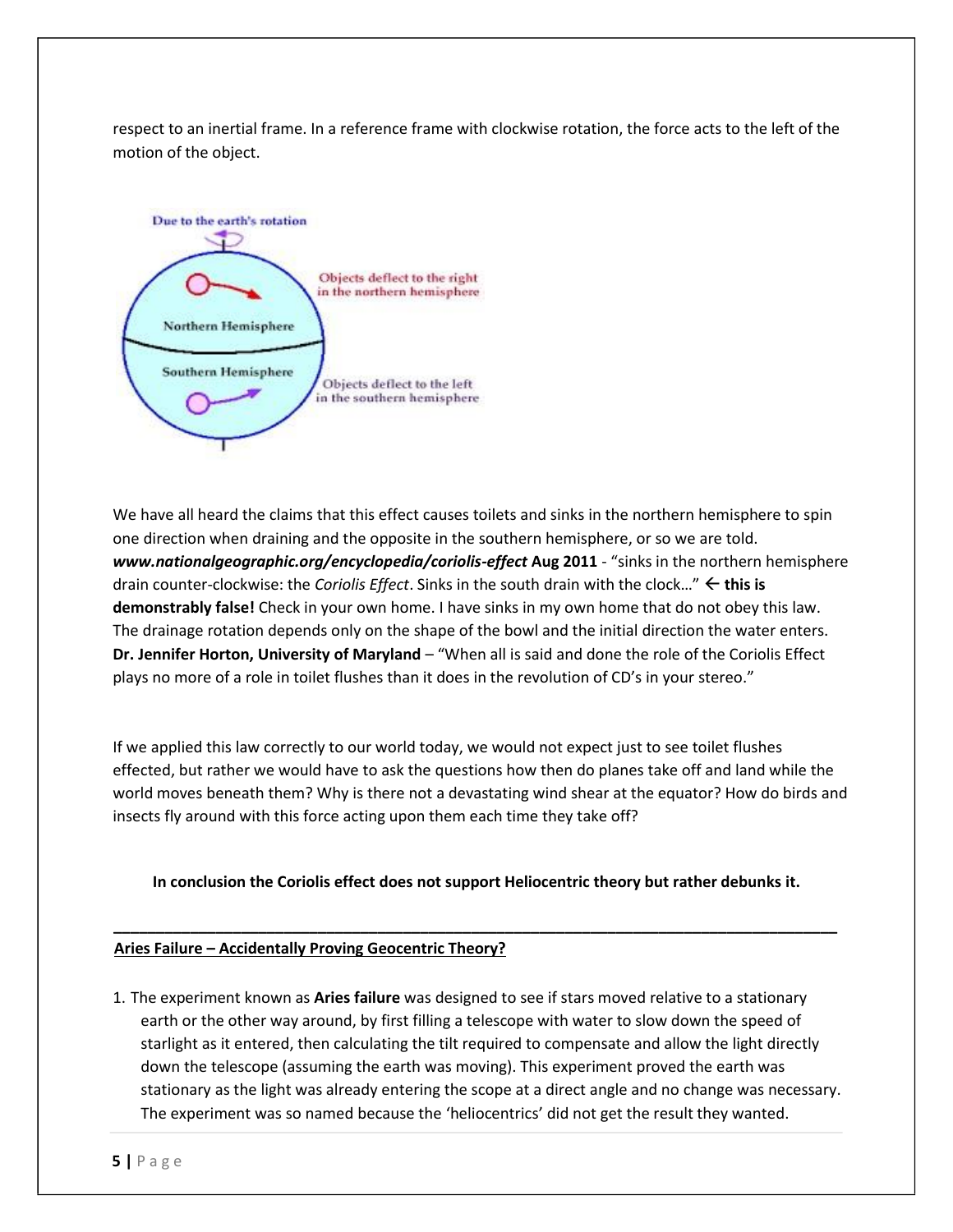

**Sir George Airy** stated when he retired as Astronomer Royale in 1881 – "A serious error that had been committed in one of the first steps [of Copernican Theory]" & added " my spirit in the work [of heliocentric theory] was broken, I have not heartily proceeded with it since." **Kings Dethroned pg. 61**

# **In conclusion this experiment proved that the stars were moving around the earth and not just appearing to do so because of a supposed earth rotation.**

**\_\_\_\_\_\_\_\_\_\_\_\_\_\_\_\_\_\_\_\_\_\_\_\_\_\_\_\_\_\_\_\_\_\_\_\_\_\_\_\_\_\_\_\_\_\_\_\_\_\_\_\_\_\_\_\_\_\_\_\_\_\_\_\_\_\_\_\_\_\_\_\_\_\_\_\_\_\_\_\_\_\_\_\_\_** 

# **The Centrifugal Force – Are We Really Spinning?**

In Newtonian mechanics, the centrifugal force is an inertial force that appears to act on all objects when viewed in a rotating frame of reference. It is directed away from an axis passing through the coordinate system's origin and parallel to the axis of rotation.



On a spinning Earth this force would be easily large enough for us all to feel it (not to mention the other extreme velocities we supposedly undergo in this model). The human body is finely tuned to detect motion. None of us have ever been in a car, on a rollercoaster or perhaps more appropriately a carousel and not felt the motions we underwent. Nobody reports sensing the motions of the Earth. But wait "Gravity!" you say.

**"Gravity** - the force that pulls objects together may seem really strong, but it is actually the weakest force in the universe." – **Phys.org**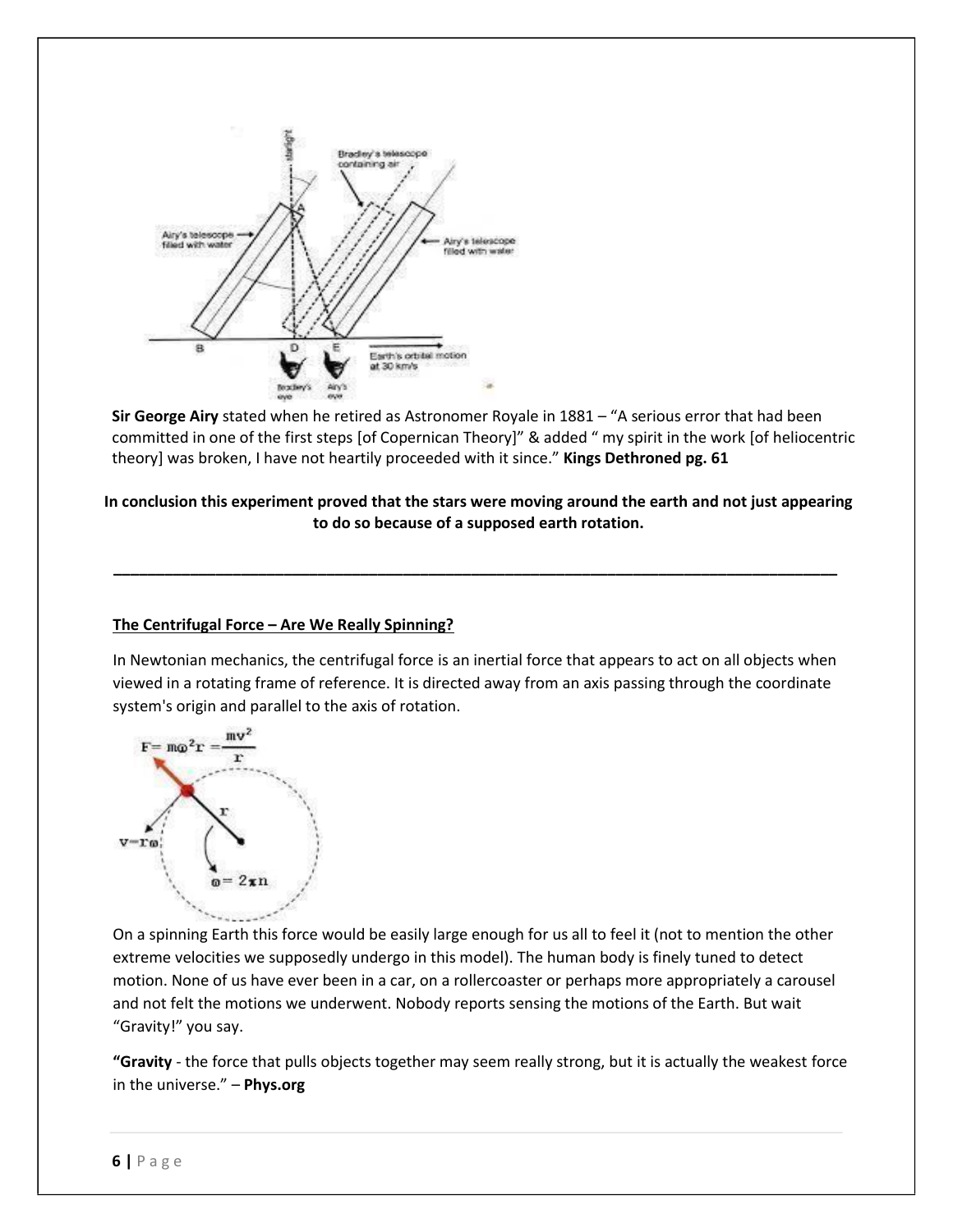It is so weak that it has been calculated to be 10 raised to the power of 14 million times weaker than electricity.

Gravity is not strong enough to disguise the force we would feel from a spinning earth.

Perhaps inertia could explain why we do not feel the centrifugal force (and other extreme velocities)? – **Inertia is a property of matter by which it continues in its existing state of rest or uniform motion in a straight line, unless that state is changed by an external force.** Well in the heliocentric model we have the vacuum of space, gravity of the sun, moon and planets, space debris, solar wind & electromagnetic forces of the sun, moon and planets which are all external forces acting on the earth. The earth is not supposed to be pressurized like an airplane cabin, therefore inertia does not explain why we are not being pulled off the surface of a spinning earth.

#### **In conclusion we would feel it if we were spinning around and we don't because we aren't!**

**\_\_\_\_\_\_\_\_\_\_\_\_\_\_\_\_\_\_\_\_\_\_\_\_\_\_\_\_\_\_\_\_\_\_\_\_\_\_\_\_\_\_\_\_\_\_\_\_\_\_\_\_\_\_\_\_\_\_\_\_\_\_\_\_\_\_\_\_\_\_\_\_\_\_\_\_\_\_\_\_\_\_\_\_\_** 

#### **Eclipses – A Spanner in the Cog of Heliocentric Theory?**

Eclipses that are frequently observed, such as the August  $21^{st}$ , 2017 solar eclipse witnessed over North America offer observational proof of a geostationary Earth. During this eclipse the Moon occulted the Sun from west to east and was witnessed and recorded by millions. Now let us quickly review the motions of all three bodies in the heliocentric model.

- The Earth rotates on its axis once every 24 hours.
- The Sun, moon and stars rise from east to west due to the Earth's rotation.
- The Moon orbits around the Earth once every 27.3 days during its lunar cycle.

During this solar eclipse the moon had entered west over North America from Oregon and exited in the east at South Carolina.

With the Earth rotating 27 times faster than the orbit of the Moon it is physically impossible for the Moon to have occulted the Sun from the west. It can only rise over the horizon from the east to west.

This phenomenon is not singularly unique as many such events have been observed throughout history.

This observed phenomenon cannot be explained within the heliocentric theory but is easily accounted for in a geocentric model with the celestial bodies in motion around the Earth.

# **The August 21st 2017 Total Eclipse Proves Geocentrism**

[https://www.youtube.com/watch?v=O6rNrLaIzx0&list=PLrT4sAajASLWxjg5felzzs\\_w4zswrQBlU&index=2](https://www.youtube.com/watch?v=O6rNrLaIzx0&list=PLrT4sAajASLWxjg5felzzs_w4zswrQBlU&index=2)

**\_\_\_\_\_\_\_\_\_\_\_\_\_\_\_\_\_\_\_\_\_\_\_\_\_\_\_\_\_\_\_\_\_\_\_\_\_\_\_\_\_\_\_\_\_\_\_\_\_\_\_\_\_\_\_\_\_\_\_\_\_\_\_\_\_\_\_\_\_\_\_\_\_\_\_\_\_\_\_\_\_\_\_\_\_**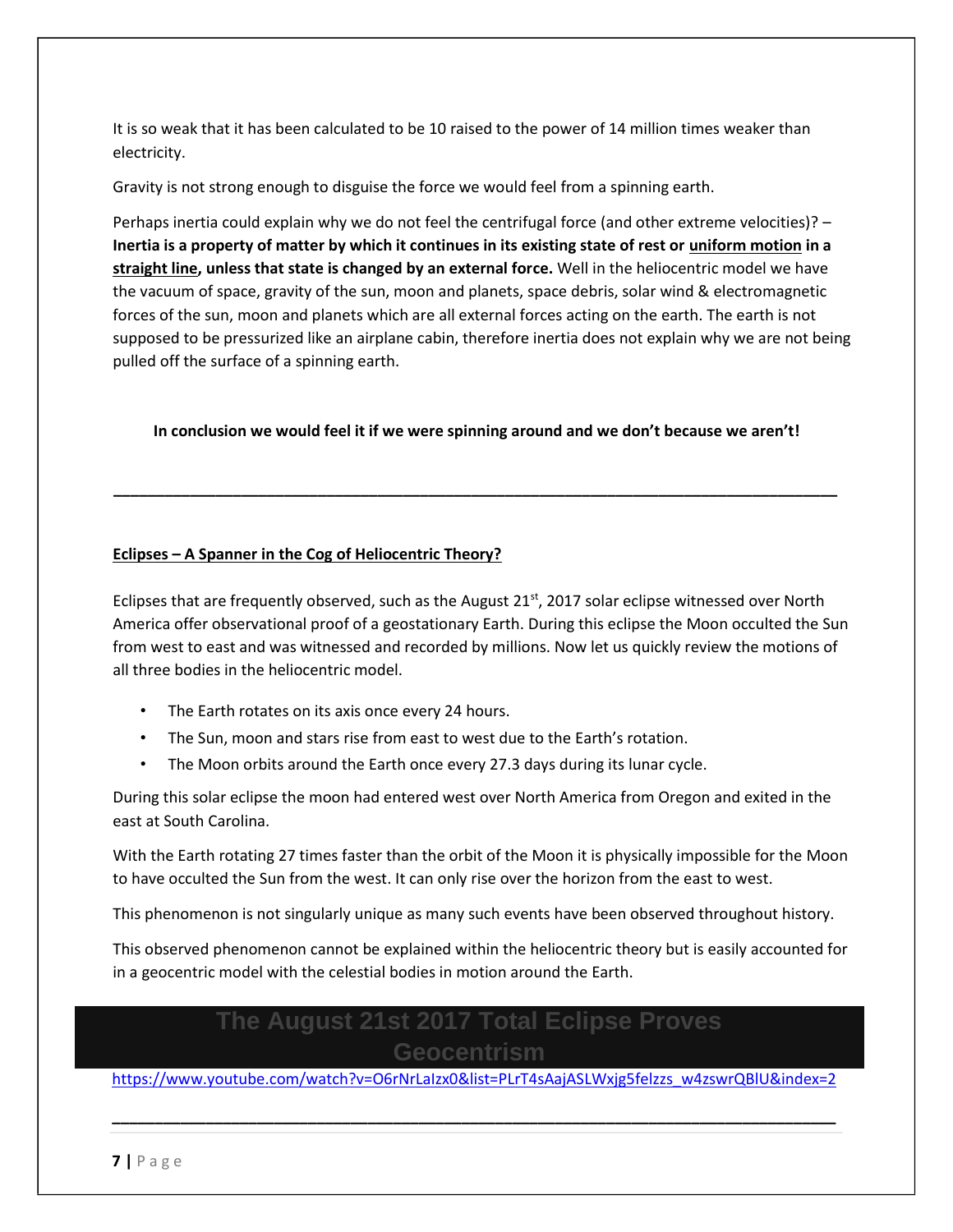## **The Michelson Morley Experiments – The Death Nail to Heliocentrism!**

The **Michelson Morley** experiments attempted to measure the change in speed of light due to the earth's motions through space. After measuring in all possible directions and various locations they failed to detect any change whatsoever, proving a geostationary model.

**Albert A. Michelson, The Relative Motion of the Earth and the Luminiferous Ether, American Journal of Science, Vol. 22, August 1881, p. 125** – "this conclusion directly contradicts the explanation which presupposes the earth moves."



His colleagues, including Albert Einstein, were die‐hard Copernicans who didn't want to believe that Michelson had discovered a motionless Earth. They proposed his experimental apparatus was distorted by the Earth's motion through space and thus Michelson's apparatus only made it appear as if it wasn't moving. In scientific parlance, we call this the fallacy of petitio principii, that is, using as proof (a moving earth) the very thing one is trying to prove (a moving earth)…



The reality presented by the experiments is simply that the earth is stationary and many prominent physicists did acknowledge this:

"There was just one alternative; the earth's true velocity through space might happen to have been nil." - **Physicist, Arthur Eddington**

"The data of this experiment were almost unbelievable… there was only one other possible conclusion to draw, the earth was at rest." – **Physicist Bernard Jaffe**

"Thus failure [of Michelson-Morley] to observe different speeds of light… suggested that the earth must be 'at rest'" – **Physicist Adolph Baker**

"The earliest explanation was that earth was fixed in the ether and that everything moved in respect of the earth and the ether" - **Physicist James Coleman**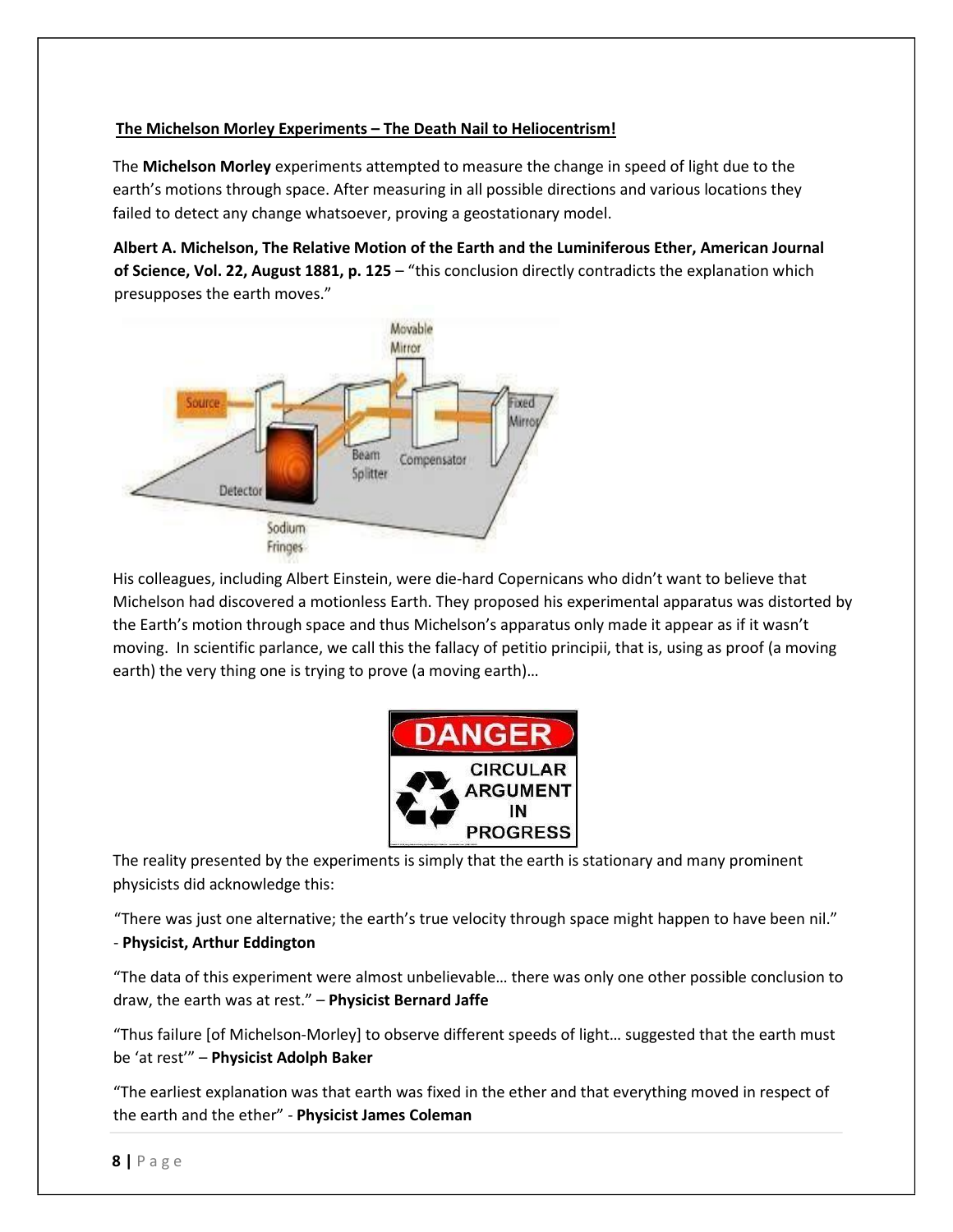"What happened when the experiment was done in 1887? There was never, never, in any orientation at any time of year, any shift in the interference pattern; none; no shift; no fringe shift; nothing. What's the implication? Here was an experiment that was done to measure the speed of the earth's motion through the ether. This was an experiment that was ten times more sensitive than it needed to be. It could have detected speeds as low as two miles a second instead of the known 20mps that the earth has in its orbital motion around the sun. It didn't detect it. What's the conclusion from the Michelson Morley experiment? The implication is that the earth is not moving…" - **Physicist, Richard Wolfson** 

"This 'null' result was one of the great puzzles of physics at the end of the nineteenth century. One possibility was that...v would be zero and no fringe shift would be expected. But this implies that the earth is somehow a preferred object; only with respect to the earth would the speed of light be c as predicted by Maxwell's equations. This is tantamount to assuming that the earth is the central body of the universe." - **Physicist, Douglas C. Giancoli** 

**Physicist Robert Bennett, THE PRINCIPLE documentary – "We have a conflict between what is well** established mainstream thought and the testimony of experiments."

> Quotes from Edwin Hubble's book The Observational Approach to Cosmology (1937) " Such a condition ( Geocentrism) would imply

that we occupy a unique position in the<br>universe...This hypothesis cannot be disproved, but it is unwelcome...Therefore we disregard this possibility...the unwelcomed position of a favored location must be avoided at all costs...such a favored position is intolerable...Therefore, in order to restore homogeneity, and to escape the horror of a unique position..."

**In conclusion, all experiments and observations made to establish which of the two systems, either geocentric theory or heliocentric theory, was correct supported the geocentric model.** 

**George Ellis 'Thinking Globally, Acting Universally' –** "People need to be aware that there is a range of models that could explain the observations. For instance, I can construct you a spherical symmetrical universe with Earth at its centre, and you cannot disprove it based on observations. You can only exclude it on philosophical grounds… a lot of cosmology tries to hide that."

**\_\_\_\_\_\_\_\_\_\_\_\_\_\_\_\_\_\_\_\_\_\_\_\_\_\_\_\_\_\_\_\_\_\_\_\_\_\_\_\_\_\_\_\_\_\_\_\_\_\_\_\_\_\_\_\_\_\_\_\_\_\_\_\_\_\_\_\_\_\_\_\_\_\_\_\_\_\_\_\_\_\_\_\_\_**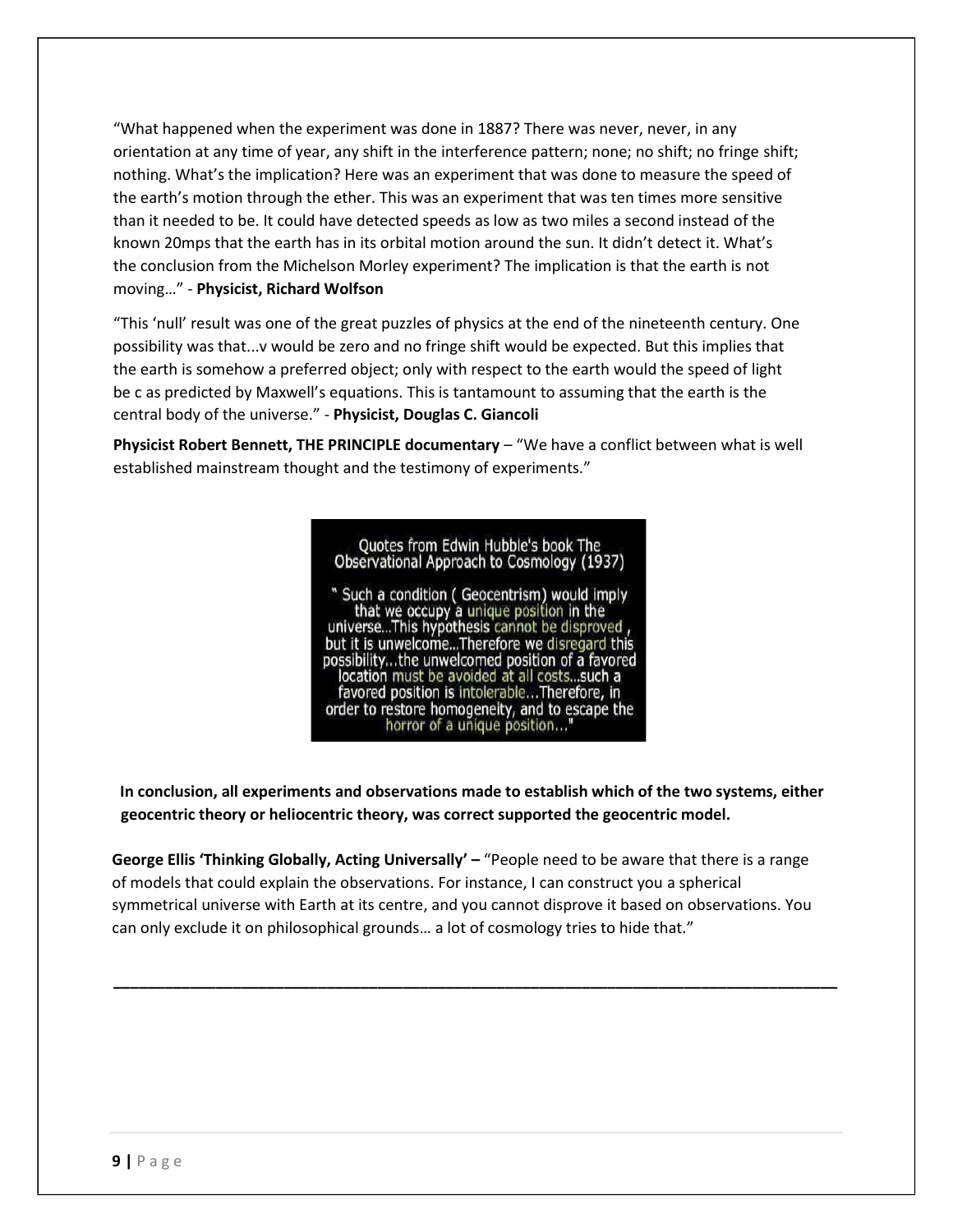#### **The Theory of Special Relativity – Salvation for Heliocentrism?**

The zealous Copernicans of that day were not about to accept the prima facie results of Michelson's experiment, and other proofs of the geocentric model. They knew the scientific, cultural, and religious implications if it was experimentally shown that Earth is fixed in space and so did their political and industry leading backers.

Pressured to provide a 'scientific' answer to the world, they searched for a way to make it appear that the first light beam did, indeed, provide six‐sixths of the retarded speed required for an Earth moving around the sun. To do so they thought up an ingenious (but devious) explanation. They claimed the Earth's movement around the sun contracted the metal enclosure in which the first light beam travelled. If the length of the housing contracted, then the first light beam does not need to travel as far. This would account for why the speed of the two light beams did not differ much. With this contrived explanation, they proposed to the world that the contraction of Michelson's apparatus was the reason the earth appeared to be motionless.

In effect, if someone said to them, "You claim the Earth is moving but you admit you cannot detect that movement by any experiment," they would retort, "Well, we can't detect it because every time we try to do so, the length of the experimental apparatus shrinks just enough to conceal the movement, which makes it impossible to measure the Earth's movement." Again, we see the fallacy of petition principia is in play. From start to finish the whole enterprise was ad hoc. Length contraction wasn't even contemplated previously, much less was it an established fact of science. But in this emergency, length contraction was invented on the spot so that the scientific establishment would have at least some hypothetical answer why Michelson's experiment showed the Earth was motionless. Everyone could breathe a sigh of relief. The irony, as of this date, is that no one has ever detected a length contraction in a moving object. In fact, modern physicists can't even agree on what length contraction is or how it would be manifested.

Nevertheless, they needed some physical & mathematical way of accounting for it, since there is obviously a difference between motion and non‐motion. So, length contraction became their convenient scapegoat. This is the essence of the Special Relativity theory that Einstein invented in 1905. It was invented solely to answer Michelson's experiment.

**Albert Einstein -** "To the question whether or not the motion of the Earth in space can be made perceptible in terrestrial experiments. We have already remarked…that all attempts of this nature led to a negative result. Before the theory of relativity was put forward, it was difficult to reconcile this negative result."

Let's recap. There is no evidence observationally or experimentally for heliocentric theory but rather all the evidence supports the geocentric theory. Backed into a corner and desperate Einstein saves the day with his theory of relativity. Now we should ask, is there any chance he is right? Does his theory really stand against inspection and criticism?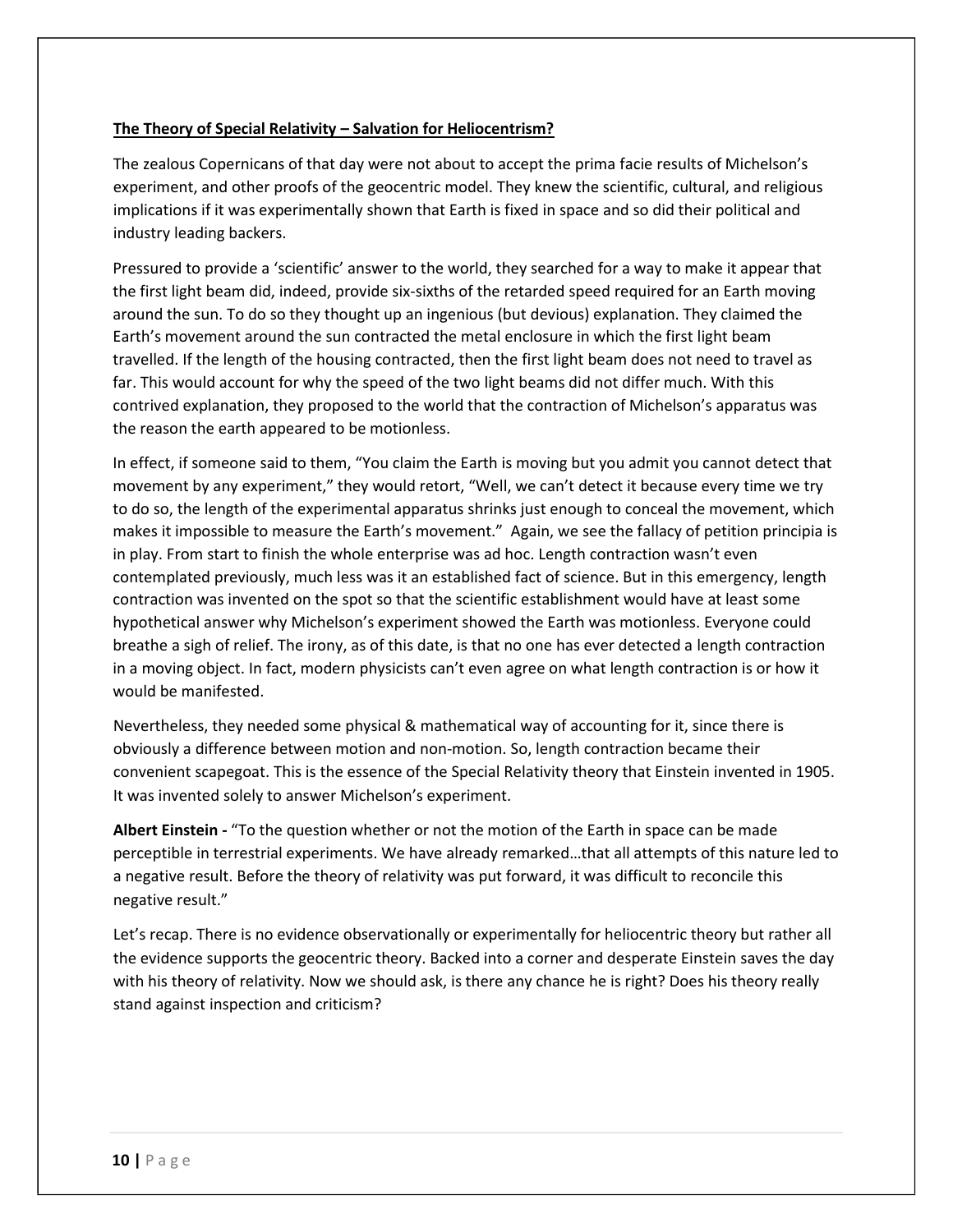**1.** Einstein says Guv = -KTuv (space-time geometry) means that there is a causal link between the object and curved space-time. Thus, because of the physical law of cause and effect space cannot be warped by matter. [Not that space is something physical that can be warped anyway, In Newtonian physics there is no causal relation between matter and space.]

**2.** Einstein says if Tuv = 0, Guv reduces to Ruv (empty space or outside of a body) then RIC = Ruv = 0 so what then is the *source* of the gravitational field? - **Mathematician Steven Crothers -** "this is a bit of mumbo jumbo"

**3.** His theory describes a one body universe that cannot allow for super position, we see more than one body!

**4.** "Black holes were first 'discovered' as purely mathematical solutions to Einstein's field equations" – **Dictionary of geophysics, astrophysics and astronomy.** [Because black holes defy the 1st law of thermodynamics and are asymptotically flat they cannot exist in reality]

**5.** There are no known solutions to Einstein's field equations for two or more masses. Our universe has more than one mass!

**I could go on but do not take my word for it, investigate yourself. Relativity is not a "Fact" and whilst you may not hear of the objectors in media and on campuses they do exist.** 

**Arthur Miller** described Relativity theory as **–** "A physics of desperation"

**Ron Hatch, Director NAVCOM tech** – "I have heard people say that the reason they don't publish papers that disagree with special relativity or general relativity is because they have built their careers on this and that it would be admitting a major mistake. If you were paranoid you would say there is a conspiracy. Whatever it is there is major resistance to getting something published that disagrees with either of Einstein's two theories of relativity."

"Einstein was perhaps the most irrational person ever to masquerade as a mathematician or scientist. All of Einstein's impossible concepts of the world around us as well as his unintelligible attempts to mathematically express those concepts–became accepted solely through operation of The-Emperor's-New-Clothes syndrome: the most egregious example of this syndrome that has ever occurred." - **Electrical Engineer and author Robert L. Henderson** 

"The heart of the issue here is that Einstein didn't explain gravity. As many scientists are beginning to acknowledge, a new paradigm is required by the sheer force of discovery. Looking back on his life at aged 70, Einstein gave a clear evaluation of what he believed were his accomplishments. And I quote **"You can imagine that I look back on my life's work with calm satisfaction. But from nearby it looks quite different. There is not a single concept of which I am convinced that it will stand firm, and I feel uncertain whether I am in general on the right track."** This confession in a personal letter to professor Solevene dated 28<sup>th</sup> March 1949 was not made public until many years after Einstein's passing. But rather than inspire critical thinking, these worshippers of Einstein created an unresolved enigma, two philosophically incompatible views of physics, quantum mechanics and relativity… the theory will be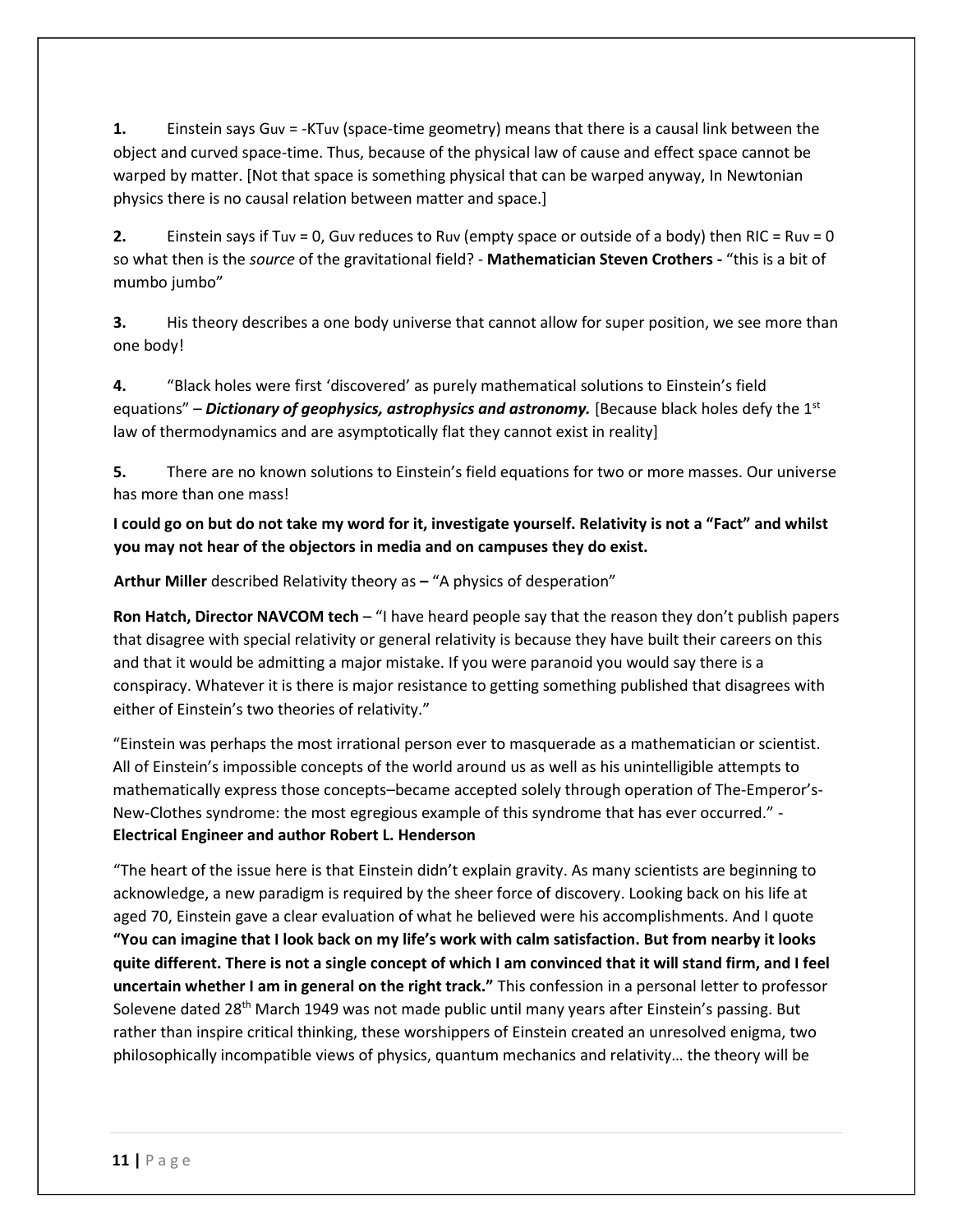proved right for another 100 years because when the observer and the observed are relative and arbitrary, the theory is unfalsifiable, it's not science!" - **Physicist Wallace Thornhill 2016** 

Nicola Tesla was the most influential and arguably the most brilliant scientist of that era. He gave us 3 phase electrical power, the induction motor, tesla wave, violet ray, radio, wireless telegraphy, alternating current, vacuum variable capacitor, neon lamps, remote controls, tesla coils and on and on…



When once asked by a reporter how it felt to be the smartest man on Earth, **Einstein** himself replied, "I wouldn't know. Ask Nikola Tesla."

**Nicola Tesla** - "The "Theory of Relatively" wraps all these errors and fallacies and clothes them in magnificent mathematical garb which fascinates, dazzles and makes people blind to the underlying errors. The theory is like a beggar clothed in purple whom ignorant people take for a king. Its exponents are very brilliant men, but they are metaphysicists rather than scientists. Not even one of the relativity propositions has been proved. Today's scientists have substituted mathematics for experiments, and eventually build a structure which has no relation to reality."

None the less Tesla died an ostracized and obscure figure while Albert Einstein was exalted…

**Abraham Pais, Subtle is the Lord, 1982, 2005, p. 311** - "A new man appears abruptly, the 'suddenly famous Doctor Einstein.' He carries the message of a new order in the universe. He is a new Moses come down from the mountain to bring the law and a new Joshua controlling the motion of heavenly bodies….The new man who appears at that time represents order and power"

**Special relativity was created for the purpose of propping up the preferred heliocentric theory, not because it was correct or scientific but because of the implications of geocentric theory, namely that earth is special. Geocentric theory lends incredible proof to special creation.** 

**Martin Selbrede, Cosmologist** – "Astronomy is ripe for a new Copernican revolution, perhaps back in the other direction."

**Dr Robert Sungenis** - "If you run up against an interpretation that is viable and credible that is not 'Copernican' it is thrown out."

**Bernard Carr, mathematician & physicist** – "Cosmologists *should* be open minded and not suppress, if you like, the exploration of non-mainstream ideas."

**Physicist John Hartnett, THE PRINCIPLE documentary** – "They impose on the science and the observations their world view which is really their religious belief system."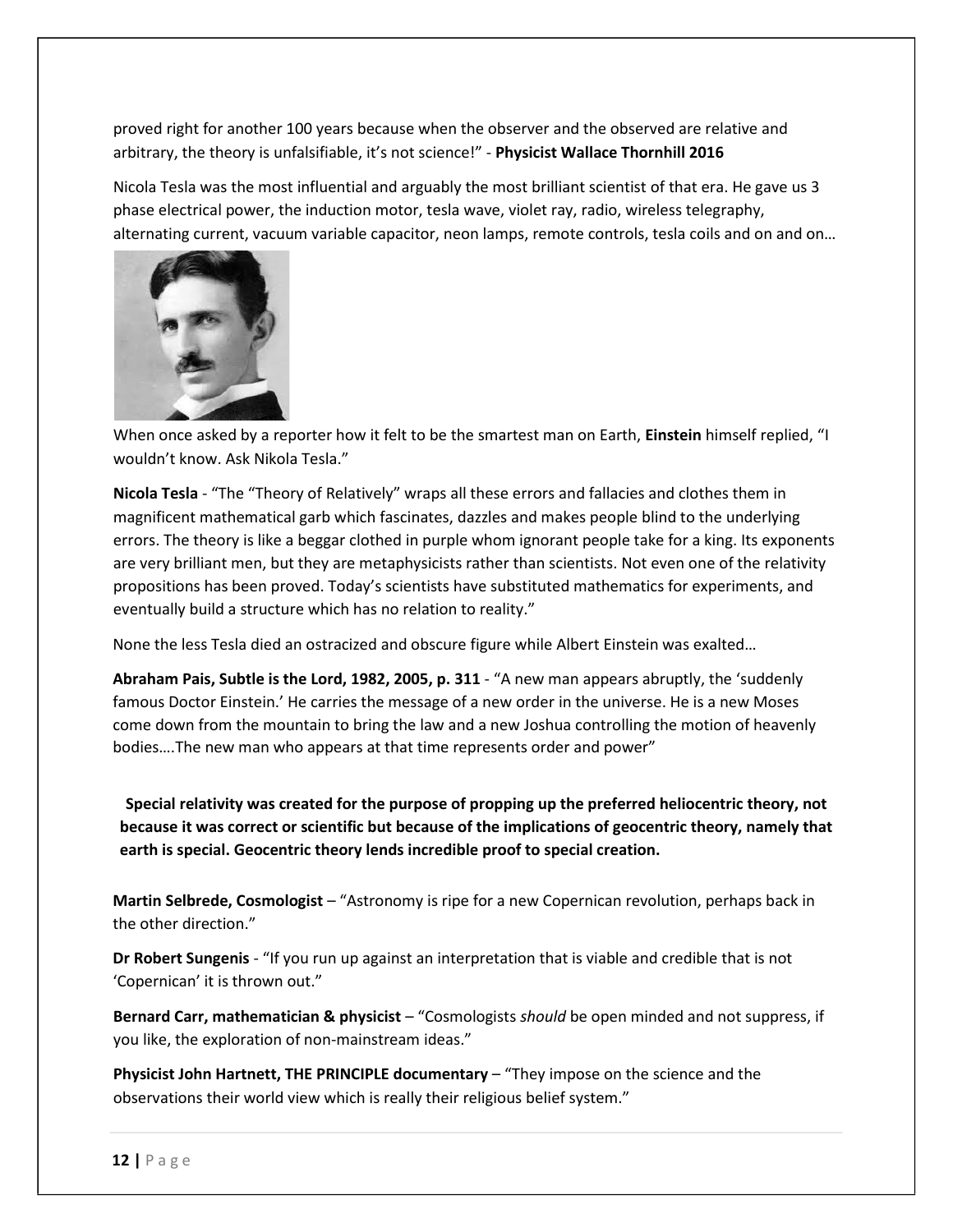#### **What Does the Holy Bible Teach?**

• I believe the Bible teaches that the Earth does not move:

**1 Chronicles 16:30 (KJV) Fear before him, all the earth: the world also shall be stable, that it be not moved.** 

\_\_\_\_\_\_\_\_\_\_\_\_\_\_\_\_\_\_\_\_\_\_\_\_\_\_\_\_\_\_\_\_\_\_\_\_\_\_\_\_\_\_\_\_\_\_\_\_\_\_\_\_\_\_\_\_\_\_\_\_\_\_\_\_\_\_\_\_\_\_\_\_\_\_\_\_\_\_\_\_\_\_\_\_\_

**Psalm 93:1 (KJV) The LORD reigneth, he is clothed with majesty; the LORD is clothed with strength, wherewith he hath girded himself: the world also is stablished, that it cannot be moved.** 

**Psalm 96:10 (KJV) Say among the heathen that the LORD reigneth: the world also shall be established that it shall not be moved: he shall judge the people righteously.**

• I believe that the Bible teaches it is the Sun, Moon & Stars that circuit the Earth:

**Joshua 10:13 (KJV) <sup>13</sup>And the sun stood still, and the moon stayed, until the people had avenged themselves upon their enemies. Is not this written in the book of Jasher? So the sun stood still in the midst of heaven, and hasted not to go down about a whole day.**

**Psalm 19:1-6 (KJV) <sup>1</sup>The heavens declare the glory of God; and the firmament sheweth his handywork. <sup>2</sup>Day unto day uttereth speech, and night unto night sheweth knowledge. <sup>3</sup>There is no speech nor language, where their voice is not heard. <sup>4</sup>Their line is gone out through all the earth, and their words to the end of the world. In them hath he set a tabernacle for the sun, <sup>5</sup>Which is as a bridegroom coming out of his chamber, and rejoiceth as a strong man to run a race. <sup>6</sup>His going forth is from the end of the heaven, and his circuit unto the ends of it: and there is nothing hid from the heat thereof.** 

• Christians have believed the same throughout the centuries:

"There is talk of a new astrologer who wants to prove that the earth moves and goes around instead of the sky, the sun, the moon, just as if somebody were moving in a carriage or ship might hold that he was sitting still and at rest while the earth and the trees walked and moved. But that is how things are nowadays: when a man wishes to be clever he must needs invent something special, and the way he does it must needs be the best! The fool wants to turn the whole art of astronomy upsidedown. However, as Holy Scripture tells us, so did Joshua bid the sun to stand still and not the earth." – **Martin Luther** (In response to the publication of the brief Commentariolus, which appeared a decade before De Revolutionibus. This comes from Luther's Tablebook "Tischreden", or record of dinner-table conversations) **16th Century**

**Basil**: There are inquirers into nature who with a great display of words give reasons for the immobility of the earth…It is not, they go on, without reason or by chance that the earth occupies the centre of the universe…Do not then be surprised that the world never falls: it occupies the centre of the universe, its natural place. By necessity it is obliged to remain in its place, unless a movement contrary to nature should displace it. If there is anything in this system which might appear probable to you, keep your admiration for the source of such perfect order, for the wisdom of God. Grand phenomena do not strike us the less when we have discovered something of their wonderful